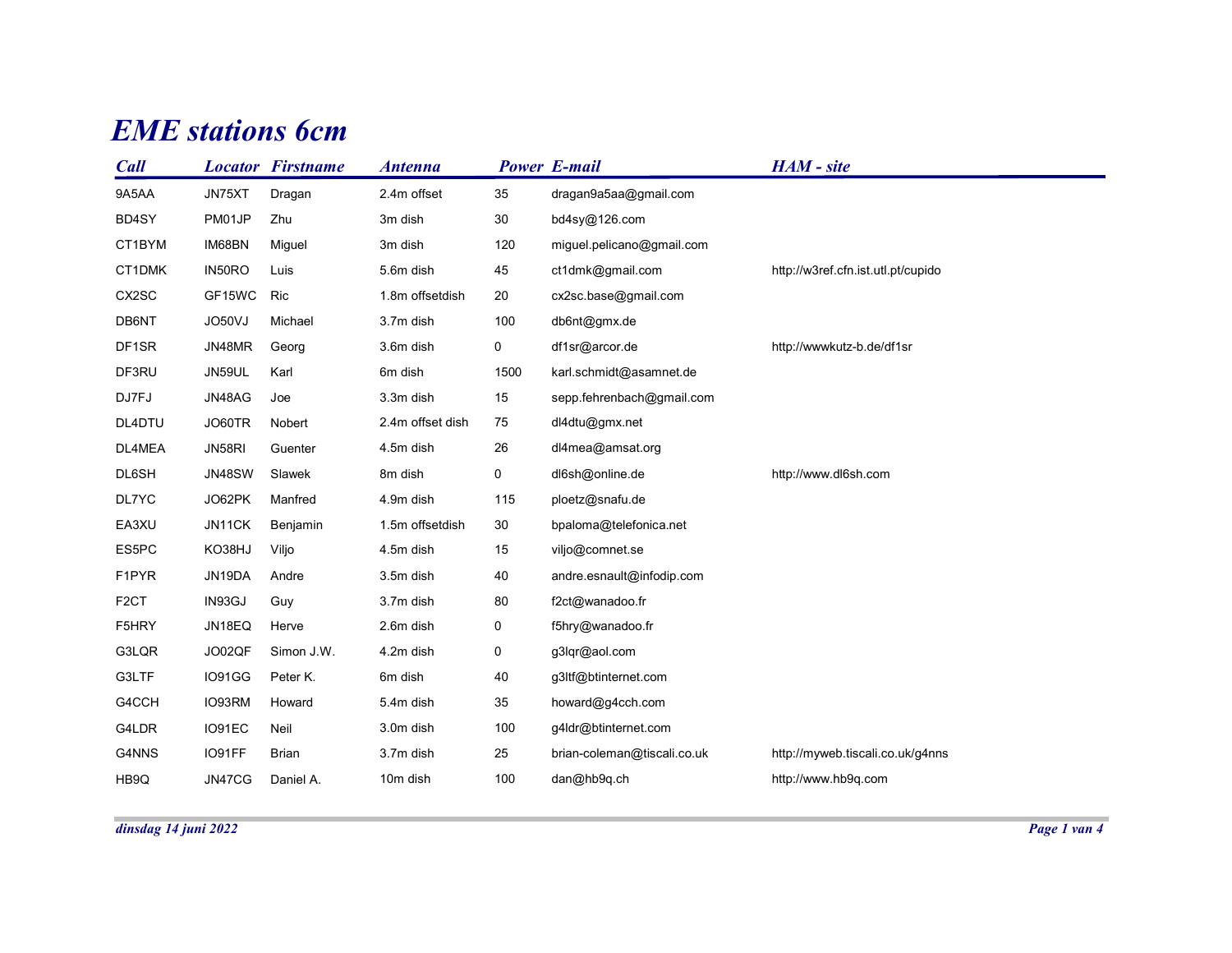| <b>Call</b>   |                      | <b>Locator Firstname</b> | <b>Antenna</b>  |                | <b>Power E-mail</b>                  | HAM - site                        |
|---------------|----------------------|--------------------------|-----------------|----------------|--------------------------------------|-----------------------------------|
| HB9SV         | JN45LV               | Enrico                   | 8m dish         | $\mathbf 0$    | ik2mmb@email.it,dario296@virgilio.it | http://iw2fzr.no-ip.com/hb9sv.htm |
| I6PNN         | JN72BL               | Amato                    | 4m dish         | 28             |                                      |                                   |
| <b>IK0HWJ</b> | JN61HM               | Gino                     | 2.4m dish       | 150            | ik0hwj@tin.it                        |                                   |
| IK2RTI        | JN55AD               | Gianfranco               | 4.8m dish       | 100            | gianfranco.carubelli@alice.it        |                                   |
| IK3COJ        | JN65BN               | Aldo                     | 4.1m dish       | 20             | ik3coj@gmail.com                     | http://www.qsl.net/ik3coj         |
| IZ2DJP        | JN55FN               | Adelio                   | 3m dish         | 15             | terade@libero.it                     |                                   |
| JA1WQF        | QM05AV               | Mitsuo                   | 2.4m dish       | 100            | ja1wqf@d5.dion.ne.jp                 |                                   |
| JA4BLC        | PM65NM               | Yoshiro                  | 2.4m offsetdish | 70             | ja4blc@web-sanin.co.jp               |                                   |
| JA6AHB        | PM53CP               | Toshio                   | 3m dish         | 100            | ja6ahb@plala.to                      | http://www15.plala.or.jp/ja6ahb/  |
| JA6XED        | PM53FH               | Hisao                    | 5m dish         | $\mathbf{0}$   | htk3138ja6xed@kumin.ne.jp            |                                   |
| JA7BMB        | PM97WM Hiroshi       |                          | 4m dish         | $10\,$         |                                      |                                   |
| JA8ERE        | QN02QX Mikio         |                          | 4.5m dish       | $50\,$         | sgl01011@nifty.com                   |                                   |
| JA8IAD        | QN03                 | Michinori                | 4m dish         | 150            | ana11142@nifty.com                   |                                   |
| JF3HUC        |                      | PM74UX Yoshitaka         | 6m dish         | 50             | jf3huc@mbox.kyoto-inet.or.jp         |                                   |
| JH7OPT        | QM07DI               | Masa                     | 1.2m dish       | $\overline{a}$ | jh7opt@jarl.com                      |                                   |
| JS6UJS        | PL24CK               | Ochial                   | 1.6m dish       | 100            | ja8szw@moera.net                     |                                   |
| K2UYH         | FN20QG               | Allen                    | 28ft dish       | 18             | alkatz@tcnj.edu;a.katz@ieee.org      |                                   |
| K5GW          | EM13UF               | Gerald                   | 6.9m dish       | 125            | texasrf@aol.com                      |                                   |
| KL6M          | BP51DC Mike          |                          | 9.2m dish       | 50             | kl6m@qsl.net                         |                                   |
| KN0WS         | EN34KW Carl          |                          | 2.4m Dish       | 50             | carlhasbargen@q.com                  |                                   |
| LA8LF         | JO59BS               | Anders                   | 4.5m dish       | 40             | anders@la8lf.com                     | http://www.la8lf.com              |
| LX1DB         | <b>JN29CO</b>        | Willy                    | 3m dish         | 250            | wbauer@pt.lu                         | http://www.lx1db.com              |
| LZ1DX         | KN22TK Ned           |                          | 5.4m dish       | 9              | lz1dx@lz1dx.org                      |                                   |
| OE5VRL        | JN78DK               | Rudi                     | 3m dish         | $30\,$         | rudi.wakolbinger@aon.net             |                                   |
| OE9ERC        | JN47VL               | Erich                    | 8m dish         | $50\,$         | erich@oe9erc.com                     | http://www.oe9erc.com             |
| OH1LRY        | KP11AE               | Janne                    | 3.5m dish       | $\mathbf 0$    |                                      |                                   |
|               | dinsdag 14 juni 2022 |                          |                 |                |                                      |                                   |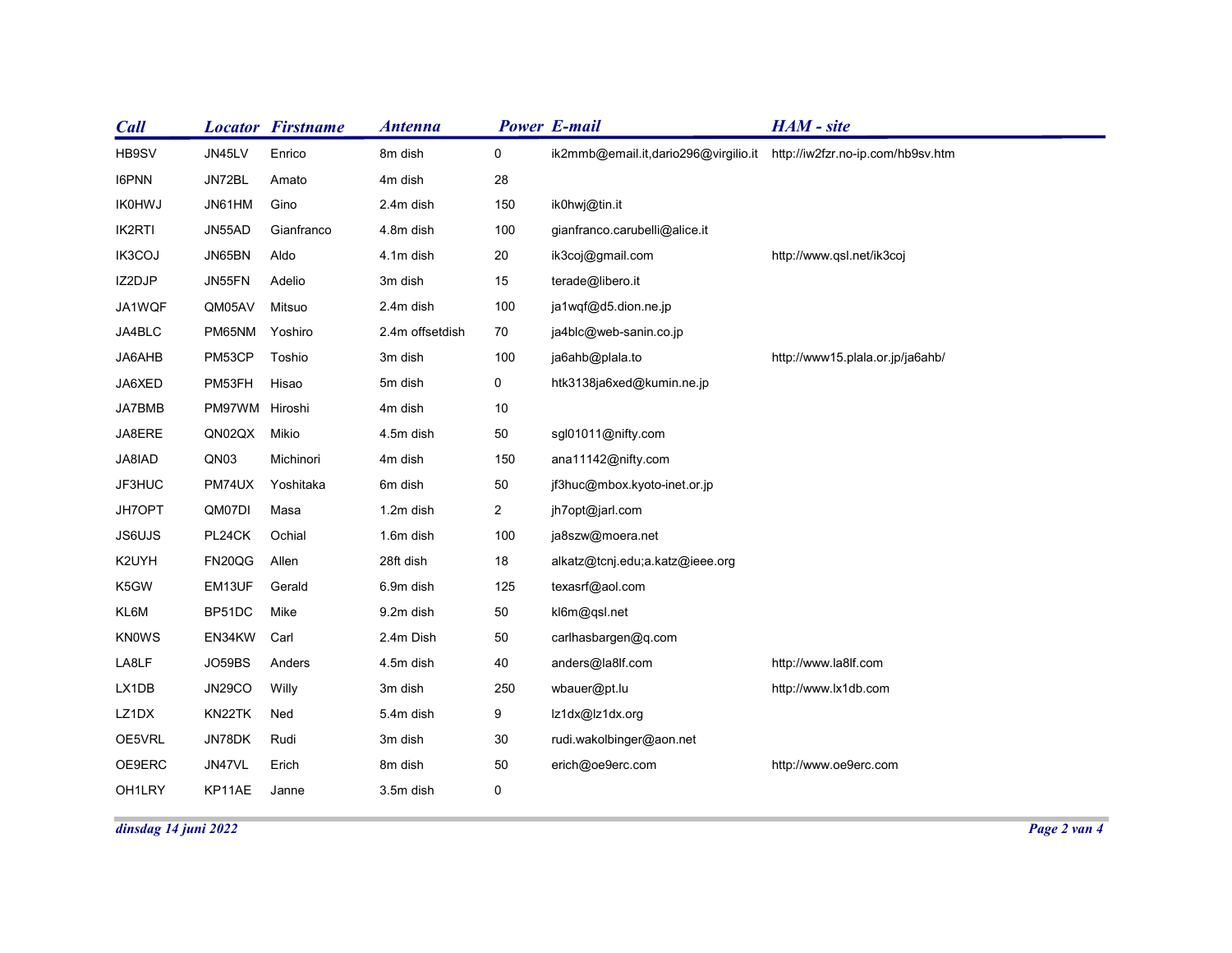| <b>Call</b>                    |             | <b>Locator Firstname</b> | <b>Antenna</b>  |                | <b>Power E-mail</b>               | HAM - site                          |              |  |
|--------------------------------|-------------|--------------------------|-----------------|----------------|-----------------------------------|-------------------------------------|--------------|--|
| OH2AXH                         | KP20OK      | Pertti                   | 6.4m dish       | 25             |                                   |                                     |              |  |
| OH <sub>2</sub> D <sub>G</sub> | KP30CK      | Eino                     | 8m dish         | 100            | metsamakieino@gmail.com           |                                     |              |  |
| OK1CA                          | JO70GM      | Franta                   | 10m dish        | 25             | fr.strihavka@seznam.cz            |                                     |              |  |
| OK1CS                          | JO70FD      | Emil                     | 4.5m dish       | $\overline{0}$ | ok1cs@gmail.com                   | http://ok1cs.blogspot.cz            |              |  |
| OK1DFC                         | JN79FW      | Zdenek                   | 2.6m dish       | 100            | ok1dfc@seznam.cz                  |                                     |              |  |
| OK1KIR                         | JN79DW      | Antonin                  | 6.1m dish       | 65             | vladimir.masek@volny.cz           |                                     |              |  |
| ON5RR                          | JO20CX      | Marc                     | 6m dish         | 100            | moonbouncer.on@gmail.com          |                                     |              |  |
| OZ1LPR                         | JO44UW      | Peter                    | 2.4m offsetdish | 100            | oz1lpr@mail.dk                    | http://www.oz1lpr.dk                |              |  |
| <b>PA0BAT</b>                  | JO31FX      | Gerard                   | 3.7m dish       | 100            | pa0bat@amsat.org;geesi005@planet. |                                     |              |  |
| PA3CSG                         | JO21WD      | Geert H.M.               | 3m dish         | $\mathbf 0$    | geert.st@gmail.com                | http://www.pa3csg.hoeplakee.nl      |              |  |
| PA3DZL                         | JO21LS      | Jac                      | 4.5m dish       | 110            | PA3DZL@icloud.com                 |                                     |              |  |
| PA7JB                          | JO22MD      | John                     | 2.4m offsetdish | 30             | pa7jb@ziggo.nl                    |                                     |              |  |
| PY1KK                          | GG76GS      | <b>Bruce</b>             | 4m dish         | 60             | bruce@zirok.com                   |                                     |              |  |
| PY2BS                          | GG66PJ      | <b>Bruce</b>             | 3.7m dish       | 60             | bruce@zirok.com                   |                                     |              |  |
| RA3EME                         | KO72PI      | Alex                     | 3.7m dish       | 200            | ra3eme@mail.ru                    |                                     |              |  |
| RK3T                           | LO61QW Nick |                          | 1.4m Dish       | 12             | rk3t@mail.ru                      |                                     |              |  |
| S57NML                         | JN76OD      | Andrej                   | 3m dish         | 35             | amedved@gmail.com                 |                                     |              |  |
| S57RA                          | JN75AP      | Pavel                    | 3m dish         | 20             | s57ra@hamradio.si                 |                                     |              |  |
| S59DCD                         | JN76NL      | Silvo                    | 6.1m dish       | $\overline{0}$ | s59dcd@gmail.com                  |                                     |              |  |
| SA6BUN                         | JO78CP      | Michael                  | 3m dish         | 200            | sa6bun@gmail.com                  |                                     |              |  |
| SG6W                           | JO57XJ      | Ingolf                   | 5.5m dish       | $\overline{0}$ | ingolf.fhz@gmail.com              | http://www.2ingandlin.se/sm6fhz.htm |              |  |
| SM4DHN                         | JP60VD      | Lars-Berti               | 6m dish         | 60             | sm4dhn@labetech.se                |                                     |              |  |
| SM6CKU                         | JO67CK      | Bengt-Arne               | 4m dish         | 40             | sm6cku@jockert.se                 |                                     |              |  |
| SM6FHZ                         | JO57XJ      | Ingolf                   | 5.5m dish       | 100            | ingolf.fhz@gmail.com              | http://www.2ingandlin.se/sm6fhz.htm |              |  |
| SM6PGP                         | JO67BK      | Hannes                   | 2.3m dish       | 80             | sm6pgp@illipe.se                  | www.illipe.se                       |              |  |
| SP2HMR                         | JO94FK      | Marcel                   | 3m dish         | 25             | m@e.pl                            |                                     |              |  |
| dinsdag 14 juni 2022           |             |                          |                 |                |                                   |                                     | Page 3 van 4 |  |
|                                |             |                          |                 |                |                                   |                                     |              |  |